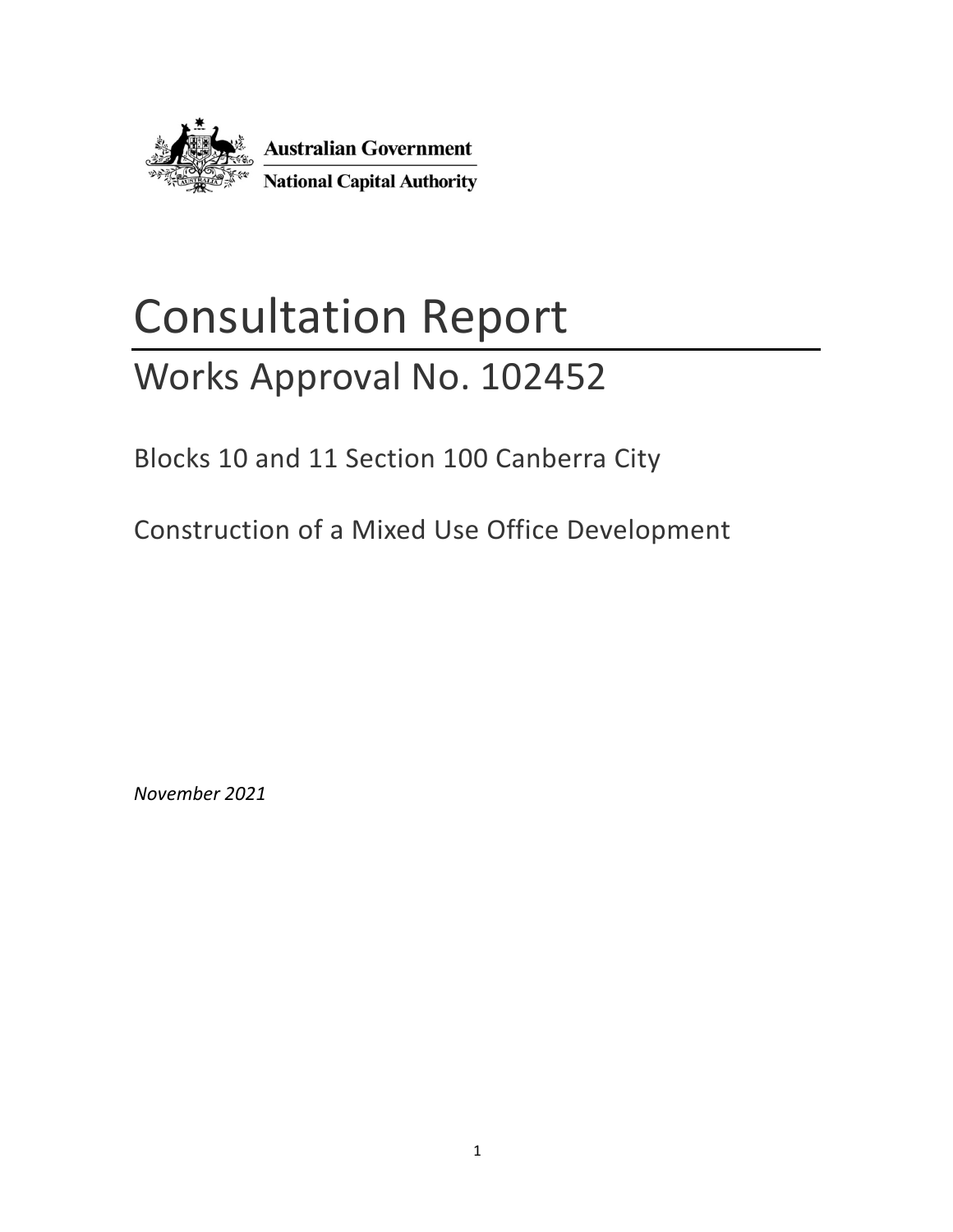# **Contents**

| <b>Introduction</b>                                             | 3  |
|-----------------------------------------------------------------|----|
| <b>Public Consultation requirements</b>                         | з  |
| 1.1 National Capital Plan (NCP)                                 | 3  |
| 1.2 Commitment to Community Engagement                          | 3  |
| <b>Summary of Public Consultation</b>                           | 4  |
| 2.1 The public consultation process                             | 4  |
| 2.2 Submissions Received, Comments and Response                 | 5  |
| 2.3 Key Issues Raised                                           | 5  |
| <b>Conclusion</b>                                               | 13 |
| Attachment A - The Canberra Times Public Notice and Site Notice | 14 |
| Attachment B - List of Submitters                               | 15 |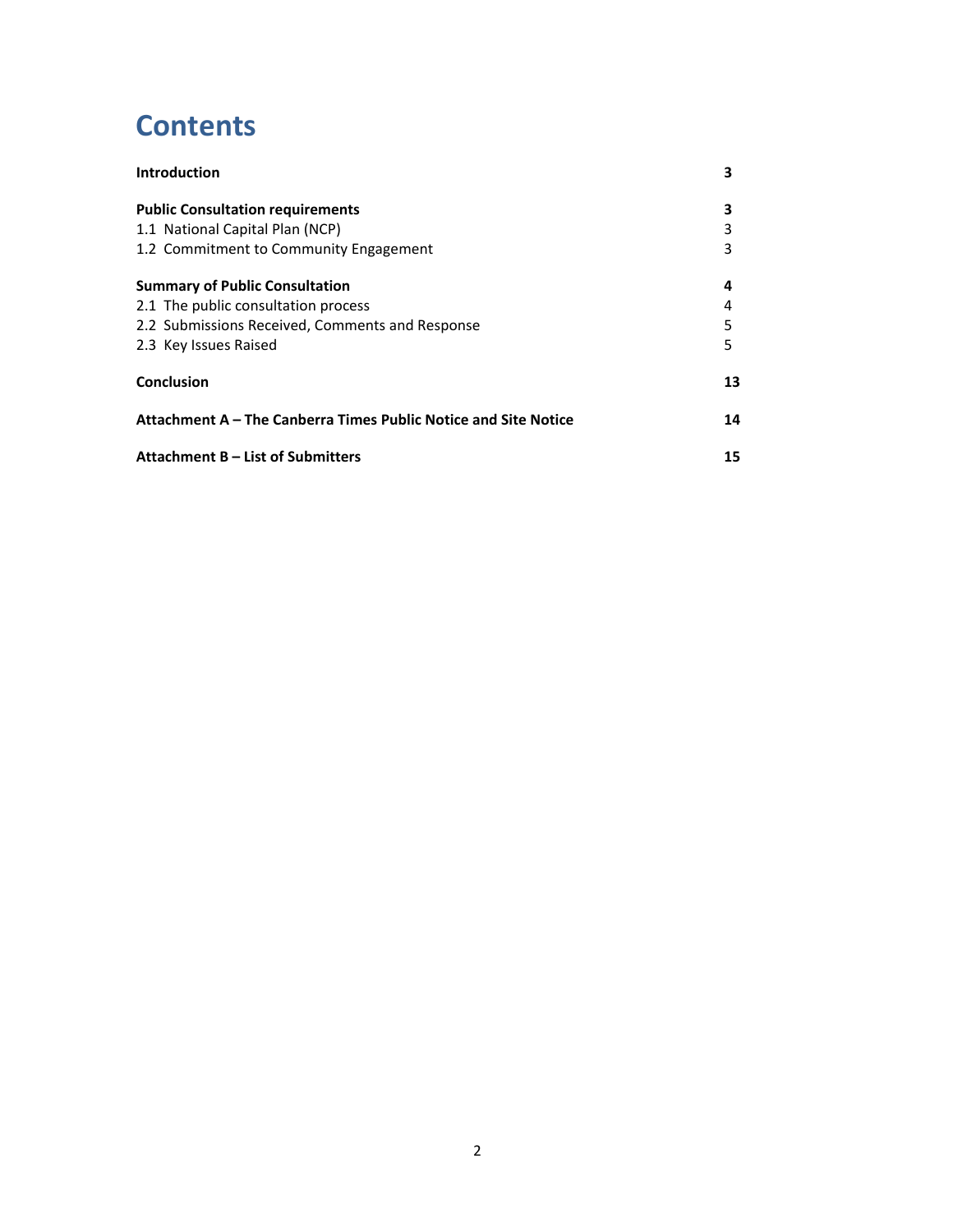# **Introduction**

**Under the** *Australian Capital Territory (Planning and Land Management) Act 1988***, the National Capital Authority (NCA) prepares and administers the National Capital Plan (NCP) to ensure Canberra and the Territory are planned and developed in accordance with their national significance.**

The Plan sets out the broad planning framework for the Australian Capital Territory (ACT). Areas designated as having special characteristics of the National Capital are subject to detailed planning policies and guidelines.

Any buildings or structures, demolition, landscaping or excavation works in Designated Areas require the approval of the NCA. The NCA considers such proposals in the context of the relevant provisions of the Plan.

#### **BACKGROUND**

On 8 July 2021 the NCA received a works approval application the construction of a mixed‐use office development and associated works on Blocks 10 and 11 Section 100 City.

In 2019 the NCA granted works approval for the construction of a mixed use residential development on the site. However the primary use of the building is now proposed to be changed to office. The proposed change in primary use of the building results in required changes to the building's function and design.

# **Public Consultation requirements**

### **1.1 National Capital Plan (NCP)**

Under the NCP, requirements for public consultation apply to:

- Major developments proposed for Section 9 Barton;
- A landmark building to RL617 adjacent to Commonwealth Avenue (within the Constitution Avenue and Anzac Parade Precinct);
- Detailed plans for development at Academy Close, Campbell;
- High-impact telecommunications facilities;
- All residential proposals within the Deakin/Forrest Residential Area Precinct; and
- All residential and commercial development proposed for Section 5 Campbell.

Public consultation was not mandatory under the National Capital Plan.

#### **1.2 Commitment to Community Engagement**

The NCA's 'Commitment to Community Engagement' details how the NCA conducts consultation. The purpose is to achieve a greater level of consistency and transparency in the NCA's decision making process.

The 'Commitment to Community Engagement' describes the minimum requirements for consultation, and the process by which Works Approval (WA) applications that are released for public consultation will be assessed.

Part 2.7 *Works Applications* and *Attachment C Protocol for Development Applications for Works Which Require Consultation* of the NCA's 'Commitment to Community Engagement' describes the consultation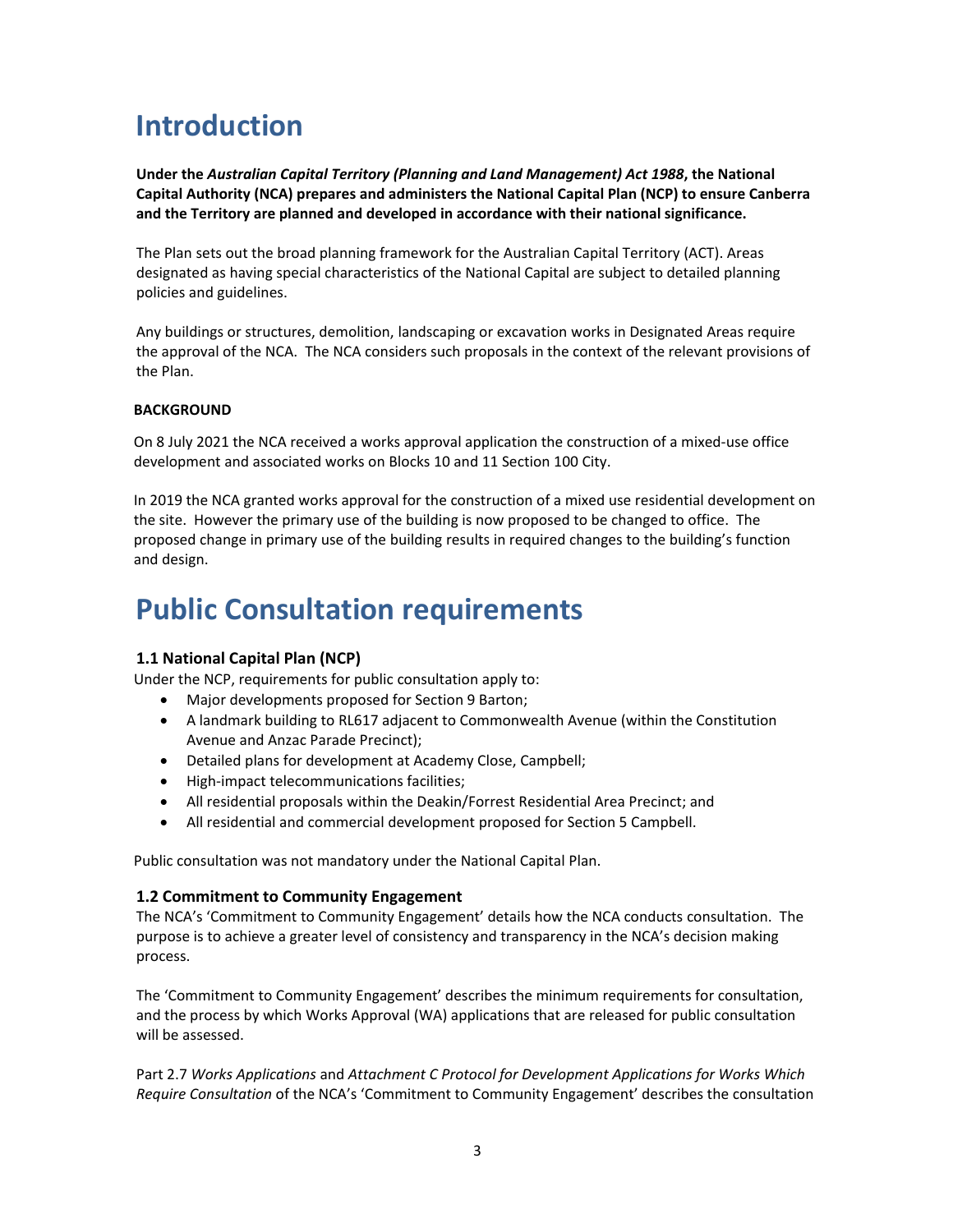process for WA applications. The NCA undertakes an assessment of whether a proposal is consistent with the National Capital Plan and level of public consultation required.

An assessment is made in relation to adverse impacts on:

- public space and community amenity;
- environment, heritage or landscape values;
- amenity of the locality in terms of materials, finishes, scale, massing, design and quality; and
- consistency with an existing Heritage Management Plan.

When an application for works is lodged and public consultation is required, consultation with the community and stakeholders will be undertaken by the applicant, the NCA or both. Where consultation is undertaken by the applicant, the NCA may choose to stipulate specific requirements that the applicant is required to implement.

The NCA may set aside the requirement to undertake full public consultation where:

- previous consultation has been undertaken on the proposal;
- minor amendments to previously approved works are required;
- the NCA determines no stakeholders will be affected; and
- proposals are given exemption, as outlined in Part 2.3 of the 'Commitment to Community Engagement'.

Public consultation was undertaken on the application due to:

- the prominent location of the site (located adjacent an apex of the National Triangle and proximity to City Hill);
- potential impacts to public space and community amenity; and
- significant community interest demonstrated in previous development within the City Hill Precinct.

## **Summary of Public Consultation**

### **2.1 The Public Consultation Process**

Public consultation was undertaken on the application by the NCA between 14 August and 3 September 2021. Consultation took the form of:

- On Saturday 14 August 2021, the NCA published a public notice in The Canberra Times detailing the proposed works and inviting submissions to be made to the NCA in relation to the proposal (Attachment A).
- Between 14 August and 3 September 2021, the NCA published the proposal and plans on the NCA's website.
- **Between 19 August and 3 September 2021, two A1 size signs were installed to the perimeter** hoarding of the site (Attachment A).
- On 16 August 2021 the NCA emailed relevant stakeholders advising of the consultation process and inviting comments.
- On 21 August 2021 a post was published on the NCA's Facebook page, inviting community feedback on the proposal.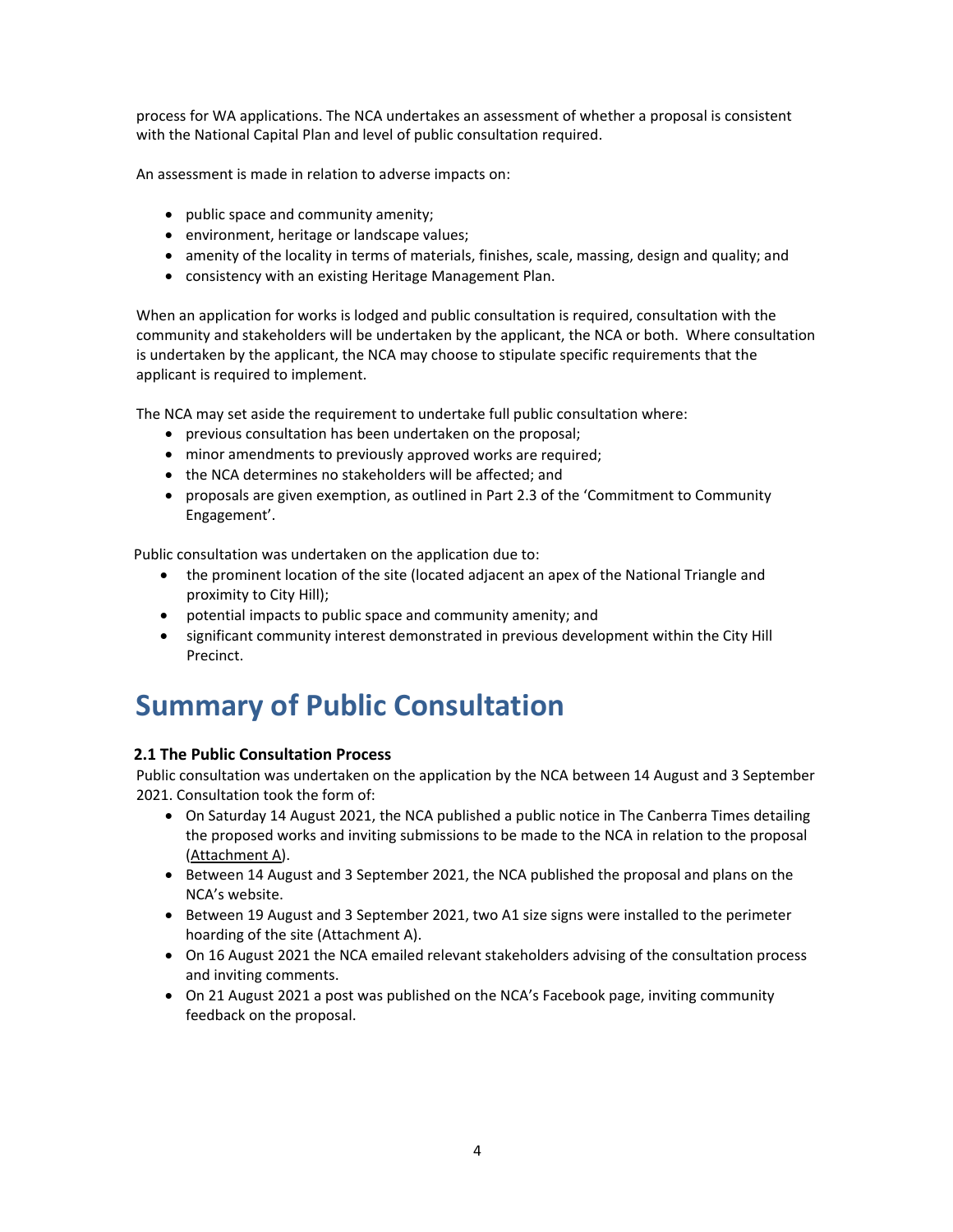### **2.2 Submissions Received, Comments and Response**

The NCA received a total of seven submissions on the proposal. A range of issues were raised in the submissions to elements of the proposal.

Key issues raised in the submissions included:

- 1. Land use mix;
- 2. Parking and traffic (including Knowles Place extension);
- 3. Commercial/retail tenancy and ground level activation;
- 4. Impact of development on environment and heritage values of adjacent heritage listed places;
- 5. Stage 1 to be considered in it's whole context of the precinct;
- 6. Building height (including overshadowing, loss of views), massing, setbacks and density;
- 7. Excavation impact to the water table;
- 8. Architectural quality, including reflective façade;
- 9. Permeability and safety through the site;
- 10. Security and overlooking to adjacent buildings; and
- 11. Lack of open space/ soft landscape areas and sustainability.

Emails of acknowledgment were sent to submitters advising them that their submission would be taken into consideration before a decision is made on the application. Key themes raised and NCA's response is outlined in Part 2.3 below.

A list of submitters can be found at Attachment B of this report.

#### **2.3 Key Issues Raised**

A number of submitters raised similar issues that have been summarised below, with NCA consideration and comment.

### **1. Land Use Mix (provision for supermarket and clarification if residential use proposed)**

The proposed works are located within an Urban Area as shown in *Figure 2: General Policy Plan – Metropolitan Canberra*, of the NCP and City Hill Precinct of the Central National Area.

The land use policy for the site is Land Use A. Permitted land uses for Land Use A include: *Administrative Use; Car Park; Café, Bar Restaurant; Casino; Community Protection Facility; Cultural Facility; Diplomatic Mission; Education Establishment; Hotel; Health Centre; Motel; Indoor Recreation Facility; Office; Park; Personal Service Establishment; Place of Assembly; Public Utility; Residential; Retail; Scientific Research Establishment; Social/Community facility; Tourist facility*.

Due to the Covid-19 pandemic, the proponent has advised that the previous residential proposal is no longer viable due to current market demands. Consistent with the prescribed land uses for the site, Stage 1 development comprises mixed use office. There will be no residential use as part of Stage 1.

The applicant advises that future development and land use on Blocks 8 and 9 will be subject to market demand and is undetermined at this time.

#### **2. Parking and traffic (including Knowles Place extension), particularly at peak times**

Car parking requirements have been set out in the Deed of Agreement, administered by the ACT Government (750 space requirement). The extension of Knowles Place is also a requirement of the Deed, and is indicatively prescribed under the National Capital Plan.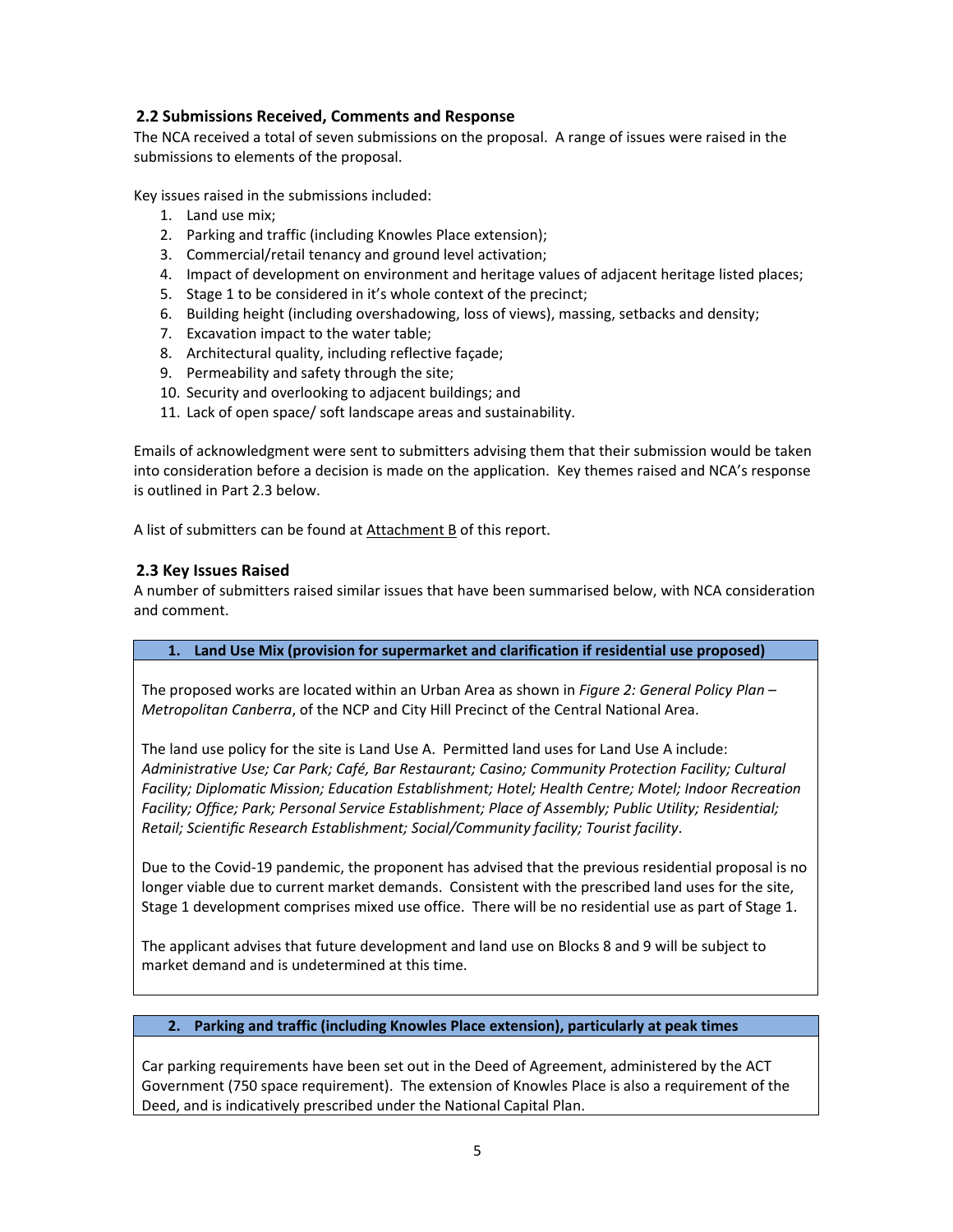The development exceeds the number of parking spaces required (871 spaces) over 3 levels of basement parking. The proposal ensures that the basement car park can operate at a reasonable level of service for both vehicular access and egress.

The Knowles Place extension was approved as part of the previous works approval application. The location of ingress/egress vehicular movements to the northern end of Knowles Place is a requirement of the NCA, to ensure active retail frontages are located within north‐south laneways and adjacent Main Avenues (Edinburgh Avenue) as required by Part 4.6.5 *Detailed conditions of planning design and development* of the National Capital Plan. Grouping vehicular ingress/egress and waste management at the one location reduces vehicular crossings for safer pedestrian movement. Core access to the site will be from London Circuit and it is not anticipated that traffic will move through the ACT Courts precinct.

Further traffic modelling within the precinct associated with Light Rail 2A and raising London Circuit is to be undertaken by the ACT Government and their consultants, which will encompass the proposed development of Section 100 City. These works are subject to a separate works approval application.

#### **3. Commercial/retail tenancy and ground level activation**

A submission suggested preference for a supermarket chain to occupy ground floor commercial space.

The retail tenant mix is currently unknown and will be subject to market demand from various retailers. A number of commercial tenancies are located at ground level to Knowles Place and part of Edinburgh Avenue, consistent with the requirements of the National Capital Plan.

The range of land uses permitted under the National Capital Plan provides for diversity in the streetscape and will create visual interest. Knowles Place is intended to have a variety of commercial and retail tenancies to draw pedestrians into and through the development. Other stages of the development will provide additional active frontages, particularly fronting London Circuit that will provide for a high quality active ground level environment that will bring pedestrian activity to this part of the City Hill Precinct.

#### **4. Impact of development on heritage values of adjacent environment and heritage listed places**

Two submissions raised concerns regarding proposed impacts of the development on surrounding heritage listed places (such as City Hill, The Law Courts Precinct, the Supreme Court Building and the heritage precinct of the Reserve Bank/Supreme Court/Police Station).

The subject site is located within the City Hill Precinct of the National Capital Plan (NCP) that includes the vision of the Precinct as the municipal heart of central Canberra, forming Griffin's symbolic and geographical centre the City. The size of the site and location within the City Centre (Civic) are critical to Canberra's urban structure hierarchy that envisages use of the subject and surrounding sites for specialised retail, commercial, cultural, entertainment and tourist centre land uses. The site's proximity to City Hill, and location on an apex of the National Triangle are key components in framing the entrance to the Parliamentary Zone and giving expression to the principles of the Griffins' plan for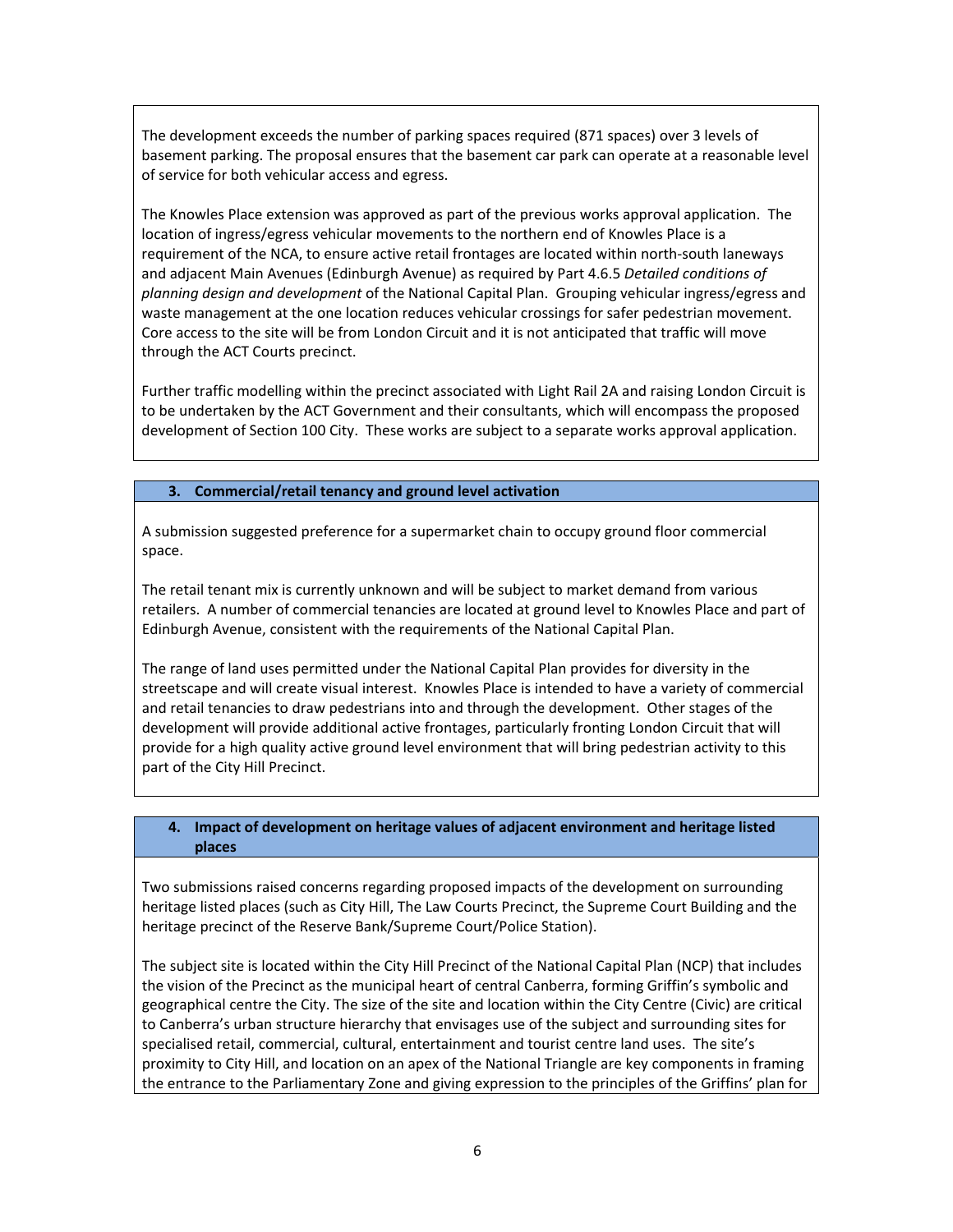central Canberra. Accordingly, it is imperative that the site is developed consistent with the City Hill Precinct.

The proposal has been assessed against relevant legislation and planning provisions of the National Capital Plan. The road reserve of Vernon Circle is located within a registered place on the ACT Heritage Register, City Hill.

It is considered the proposed planting and palette and hardscape materials will contribute positively to the overall composition, symbolism and dignity of the National Capital. Similarly, the design and composition of the proposal is consistent with the objectives outlined in Part 2.4 *Liveability* of the NCP.

The NCA considers that the proposal will not have an adverse impact on the environment or heritage values and significance of City Hill or surrounding heritage places.

### **5. Stage 1 to be considered in it's whole context of the precinct**

A concern was raised in regard to the NCA's consideration of the Stage 1 development and that it should be considered as part of the larger development across the site and within the precinct, as articulated in the EPBC Act process.

Stage 1 has been considered as part of the whole Section 100 precinct and in the context of the City Hill Precinct Code of the National Capital Plan (NCP) (shown in the images below). The NCP sets the planning framework for the whole precinct, in which Section 100 is located. The consideration of this application does not prejudice future works within the precinct. The EPBC Act assessment process is conducted under different legislative requirements.

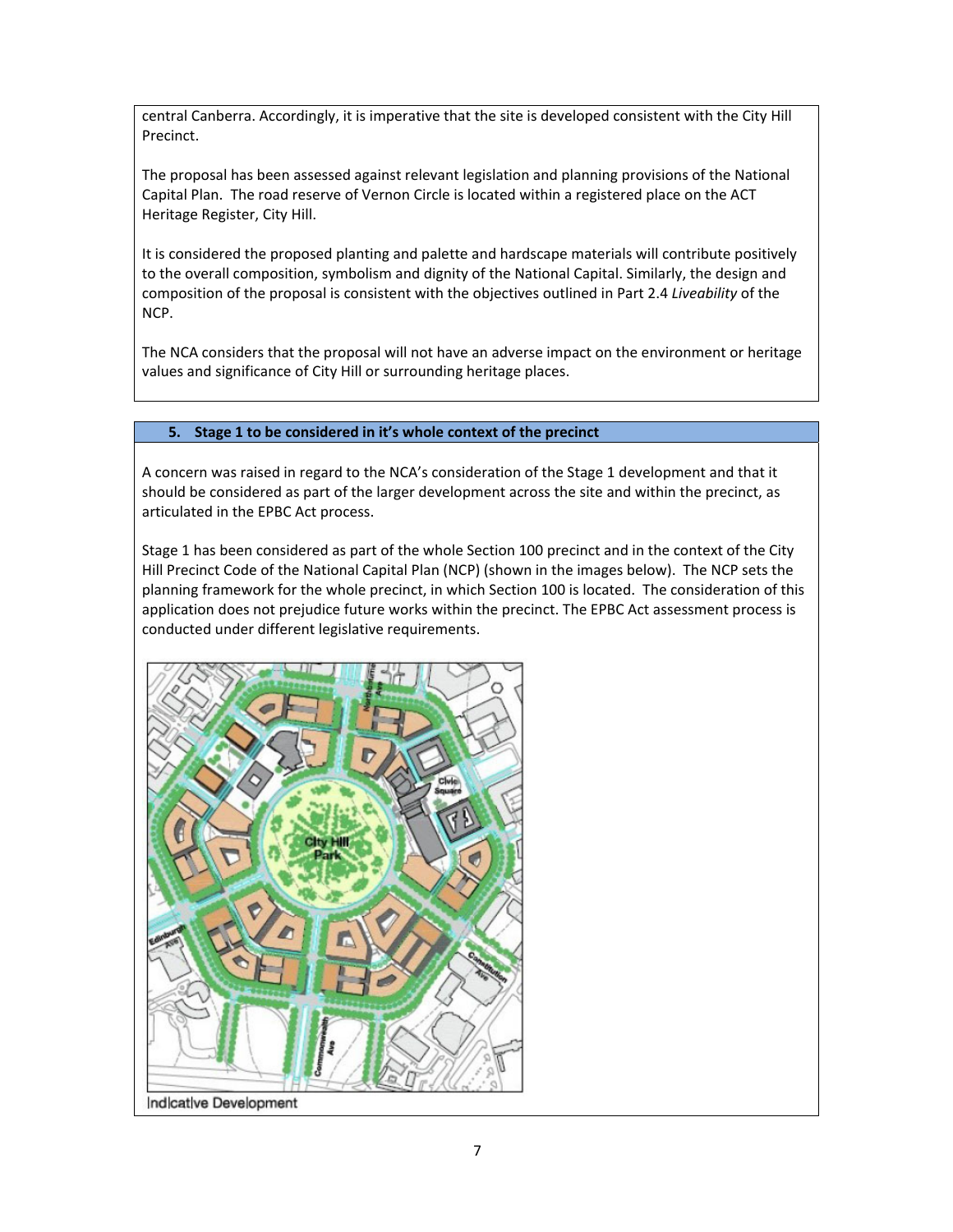

#### **6. Building height, massing, setbacks and density**

A number of submissions raised concerns in regard to the building height (potential overshadowing and loss of views from neighbouring buildings), building set back (particularly to the Vernon Circle frontage) and density of the development.

#### Density, Vernon Circle/ City Hill setback

The National Capital Plan states that urban expansion should be contained to minimise impacts on valuable natural and rural areas. A portion of new development must be located within existing urban areas such as town centres and along public transport routes. High density development is considered appropriate within Canberra's City Centre, adjacent to key public transport routes.

City Hill, within the precinct, serves as an enclosed central park within the urban built form. The subject site addresses Vernon Circle with a building entrance and two storey high colonnades. No services or 'back of house' treatments are located to Vernon Circle to maintain a prominent high quality street frontage. The proposed development also provides active frontages to Knowles Place, and Edinburgh Avenue. The proposed development reinforces the role of Vernon Circle as the ceremonial road leading to Parliament House. The building frontage to Vernon Circle will create a sense of enclosure to City Hill due to the scale and the various façade elements to complement the curvilinear nature of the roadway, consistent with the NCP and adjacent Law Courts precinct.

The proposed development adequately addresses the site's proximity to Vernon Circle and relationship with London Circuit and the buildings, land uses and surrounding open spaces will enhance and improve the City Hill Precinct. The proposed building will enhance the site and setting within the City Hill Precinct by improving the calibre of buildings in the area and diversifying the range of land uses available.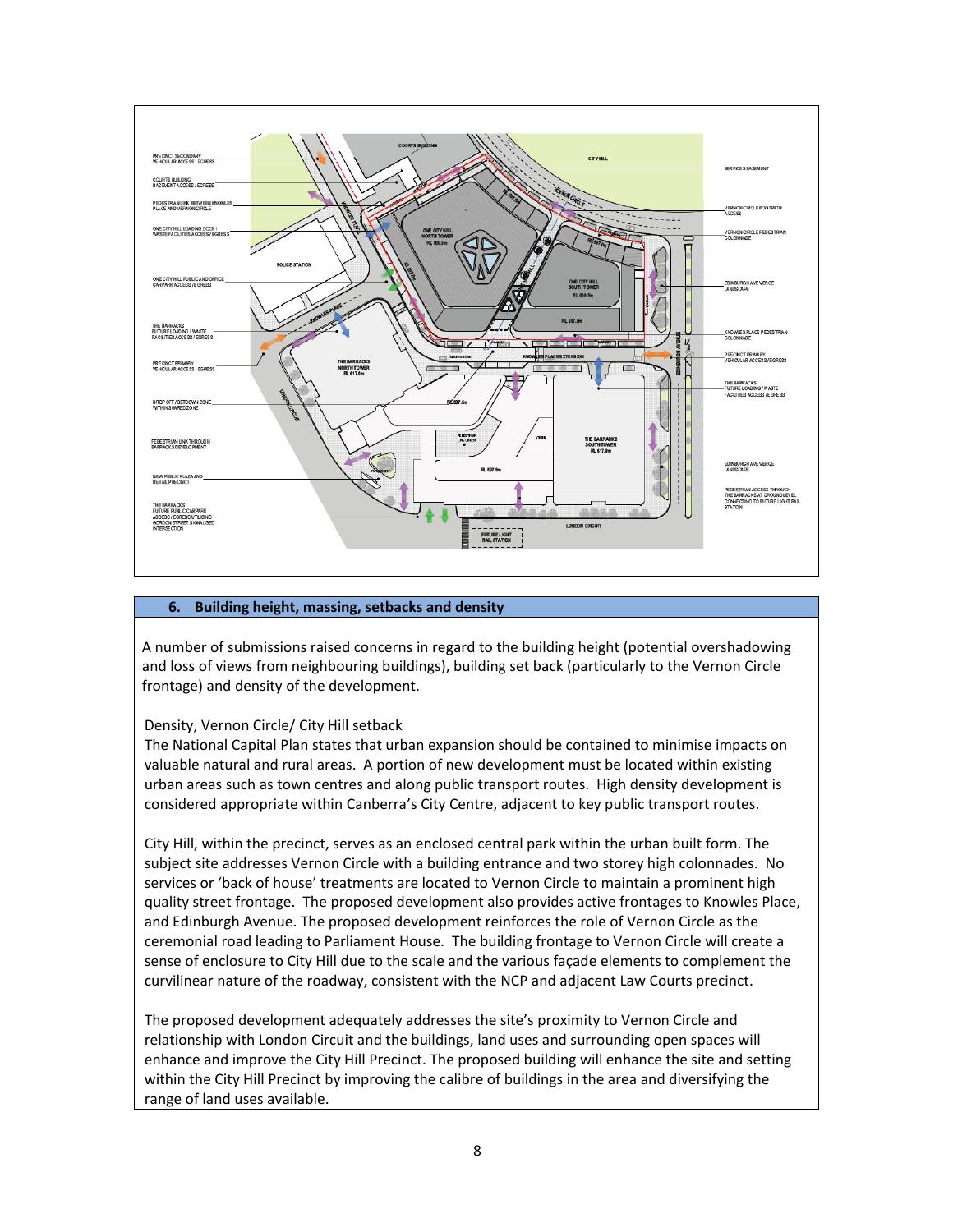The proposed development maintains and reinforces City Hill Park as the primary public space for the Precinct. The building has been designed, sited and scaled to reinforce this aim with the development considerably increasing people within the precinct.

#### Building Height and Massing

The NCP allows for building heights of up to 25 metres (generally six to eight storeys) above adjacent kerb levels of London Circuit, Vernon Circle and Northbourne, Edinburgh, Constitution and Commonwealth Avenues in all areas of City Hill Precinct.

The building is located adjacent Vernon Circle and Edinburgh Avenue. The Vernon Circle elevation of the building separates the massing of the building into two 'towers' with the uppermost storey of each tower setback in profile to minimise overall mass, consistent with the *Indicative Development* shown in Figure 38 of the NCP.

The building frontage to Vernon Circle is proposed to be six storeys in height. Following consultation, the overall height was slightly lowered. The building height is proposed to range from 24.91m to 25.93m from kerb level to the top of the parapet (due to topography across the site). The rooftop plant is proposed to be setback from the building edge, extending 4m above the parapet and not visible from ground level.

The NCA considers the encroachment to height of the rooftop plant and skylights (set back from edges of roof) fosters greater energy efficiency and amenity across the floor plates and provides a greater level of indoor amenity, consistent with Part 4.6.5 *Detailed conditions of planning, design and development* of the National Capital Plan. The proposed development will not unreasonably impact on sunlight access to open spaces and major pedestrian areas within the City Hill Precinct. It is anticipated that shadows will be cast largely over roadways including Edinburgh Avenue and Knowles Place extension (particularly when future stages develop).

The proposal is not inconsistent with the relevant planning provisions of the National Capital Plan (NCP).

### **7. Excavation impact to the water table**

One submission raised concerns regarding excavation impact on the water table as it relates to City Hill Park.

Excavation undertaken for basement levels was approved as part of the previous works approval application, and currently under construction (no changes proposed to excavation extent with the revised proposal). There is no impact to the water table and will not affect City Hill.

#### **8. Architectural quality, including reflective façade**

On 19 June 2020 the proposal was presented to the National Capital Design Review Panel (NCDRP). Design review is recognised across Australia and internationally as an effective way to raise the design quality of the building environment.

The NCDRP made comments on the site context and character, landscape, sustainability, density and connectivity, built form and scale, diversity and amenity and the public domain.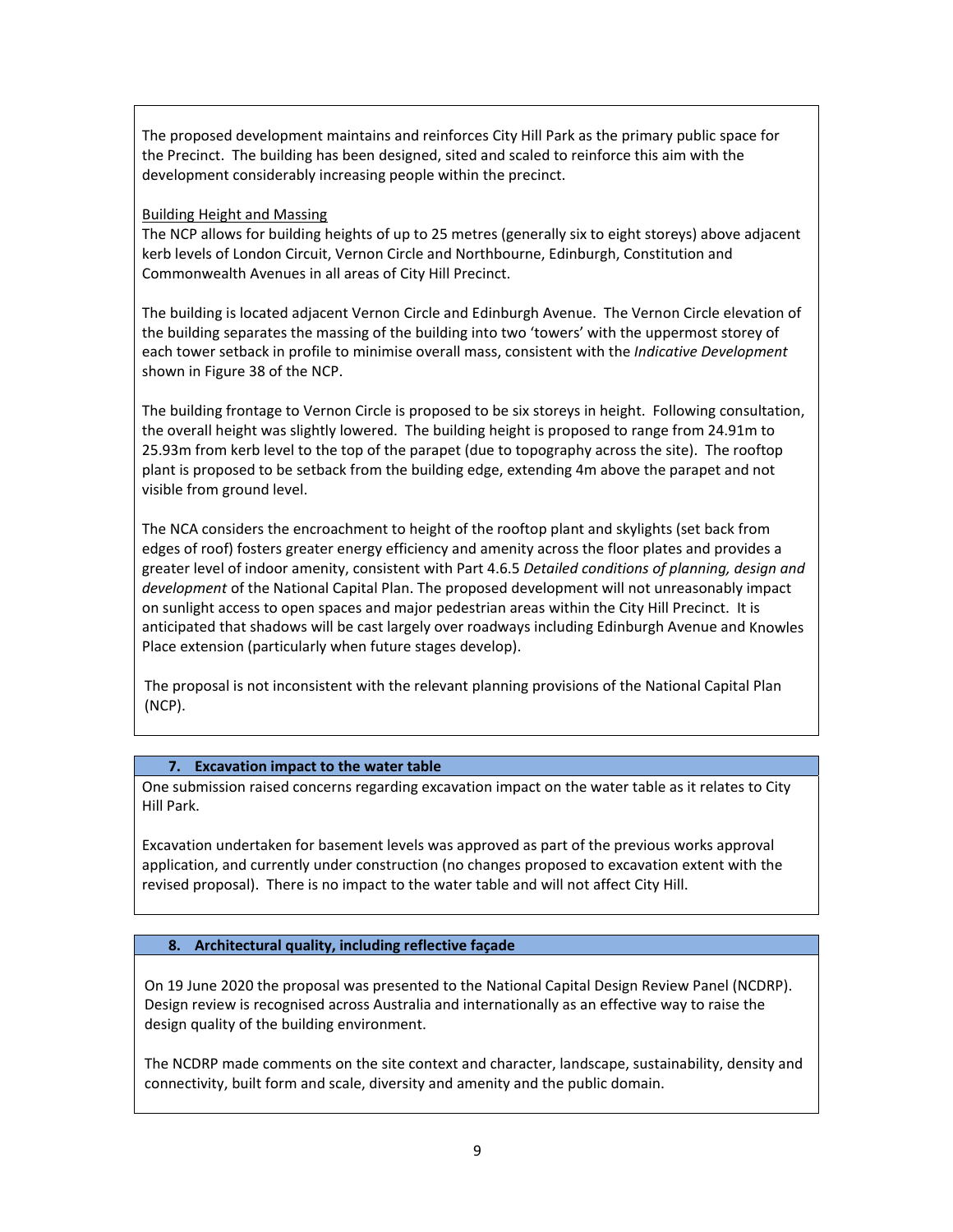Assessment of the works approval application considered comments raised by the NCDRP. The applicant responded to comments raised, and revised plans were provided to the NCA for consideration and subsequent approval.

#### **9. Permeability and safety through the site**

One submission raised concerns regarding use of the northern footpath and increased pedestrian movement to the northern edge of the site, while a number of submissions raised concerns regarding pedestrian permeability through the Stage 1 development of the site.

The applicant reviewed the opportunity to provide greater pedestrian permeability through the site, however, believed that this would create an unacceptable breach to the building security and future tenancy and pedestrian safety. A public safety risk could also be created should a pedestrian path flow through the site to an area on Vernon Circle away from the signalised intersection at the Edinburgh Avenue extension to Vernon Circle. The approach of encouraging pedestrians to access City Hill Park via the Edinburgh Avenue extension is a better outcome from a safety perspective.

The proposal is unlikely to create a great amount of pedestrian movement towards the northern boundary. The northern boundary access is to provide quick and direct access through the site, given there is limited retail tenancies proposed to the northern end of Knowles Place where parking and waste access will be located.

#### **10. Security and overlooking to adjacent buildings**

One submission raised privacy and security concerns regarding overlooking to the ACT Law Courts precinct.

The northern elevation of the building adjacent to the ACT Law Courts does not comprise any active frontages or retail space.

Given the change in use of the proposed development from residential to office, the NCA considers there is a lower security risk than previously proposed. Future building tenants and occupants are likely to require a high level of security and any employees and visitors will be required to hold a pass to scan/sign in when entering the building.

Following consultation, the northern façade has been altered to incorporate opaque shadow boxes and horizontal sunshade screening to the glazed curtain walls, providing privacy and security to the Law Courts precinct.

The section shown in the image below demonstrates potential lines of sight between the proposed office building, and the adjacent courts precinct. The horizontal louvres/sunshades and opaque shadow boxes limits potential overlooking, providing amenity to both office occupants, and the ACT Law Courts precinct.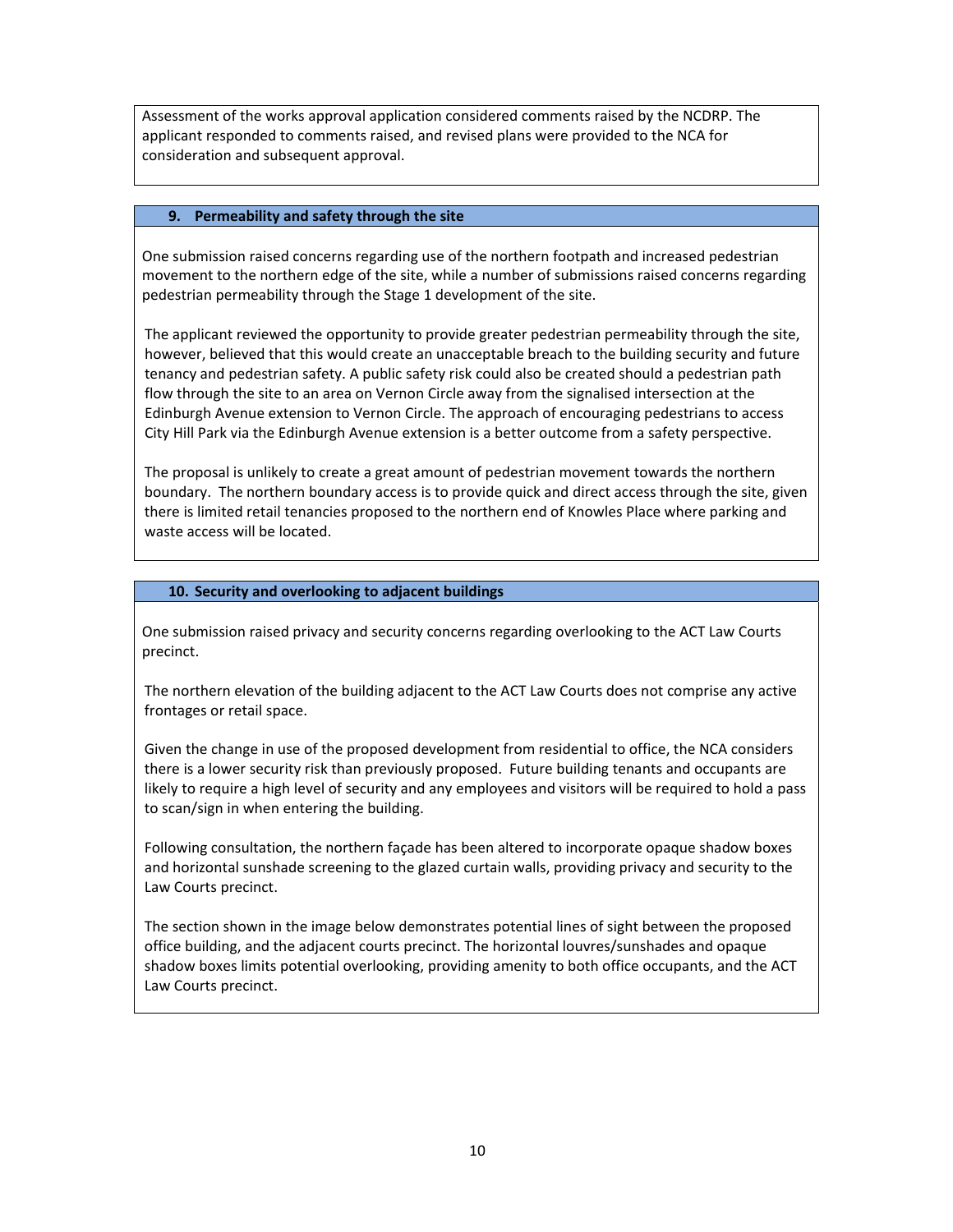

### **11. Lack of open space/ soft landscape areas and sustainability.**

The proposal has been considered against the National Capital Plan (NCP) and has been considered by the National Capital Design Review Panel.

The proposal meets Part 2.3. Sustainability of the NCP, as it:

 minimises urban expansion and reduces potential impacts on natural and rural areas (current site is a surface car park).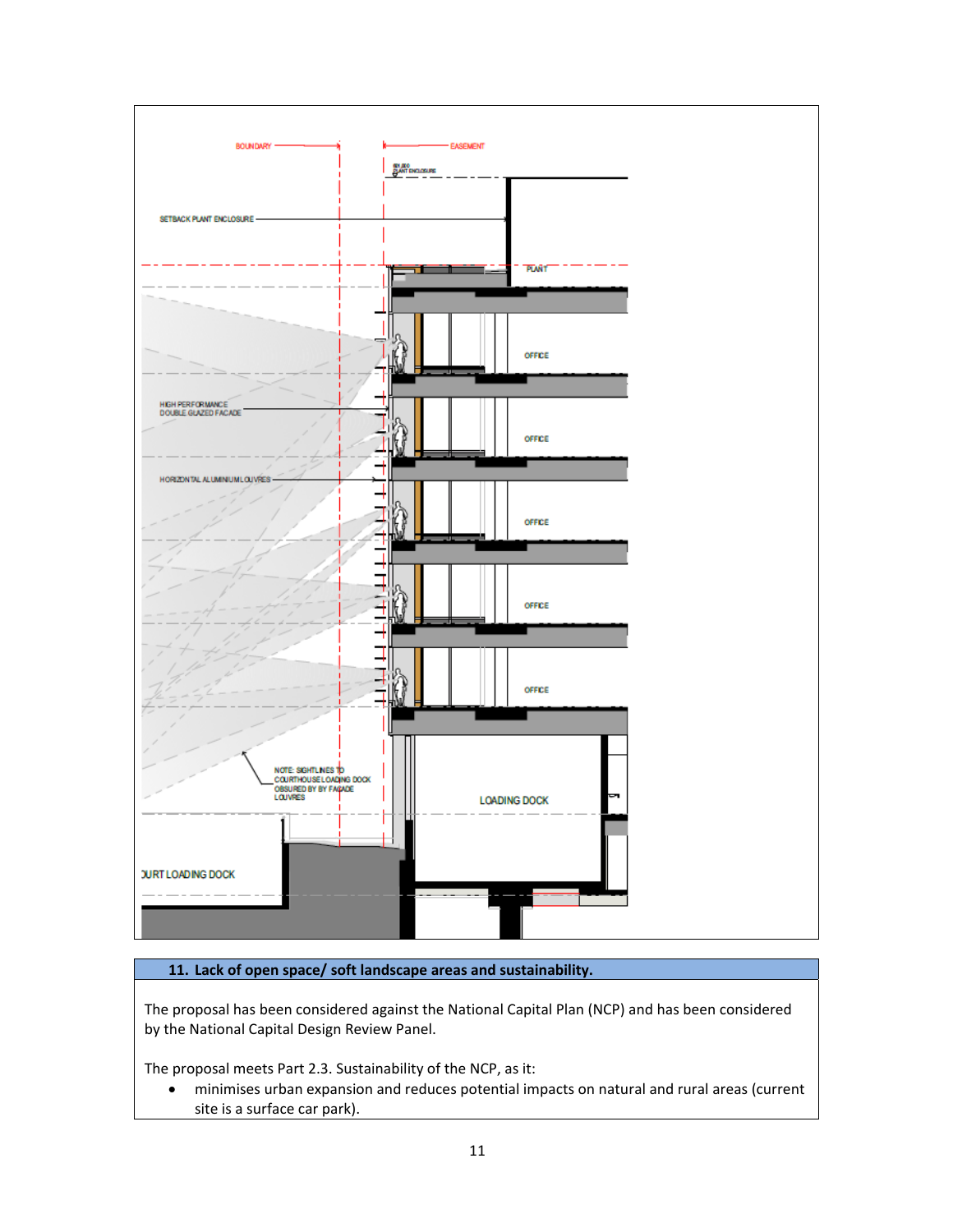- The site is located within an existing urban area (town centre along public transport routes)
- Will not impact the natural environment of Canberra, ecological communities or any threatened flora and fauna species.

The building has been designed to target a 5 Green Star rating and 5 Star energy rating through the use and sourcing of sustainable materials (proponent procurement), water efficient tapware and sanitary ware, significant solar generation system and facilities to encourage alternate forms of transport for building occupants.

The proposed development is consistent with the objectives of the National Capital Plan, the Griffin legacy and the City Hill Precinct, which seeks to ensure the precinct is the municipal heart of central Canberra.

Landscape plans have been provided by a Registered Landscape Architect to support the proposal. Knowles Place and the broader scheme for Section 100 indicate high quality public realm areas through Knowles Place to London Circuit.

Landscaping is proposed to Knowles Place, Vernon Circle and Edinburgh Avenue which includes soft and hardscape elements which provides for high pedestrian use and outdoor dining, typical for the city. Streets are proposed to be lined with medium to large size deciduous street trees with hardscape areas to include permeable paving to capture storm water run‐off for irrigation. Following consultation, additional soft landscaping has been provided to the Edinburgh Avenue frontage.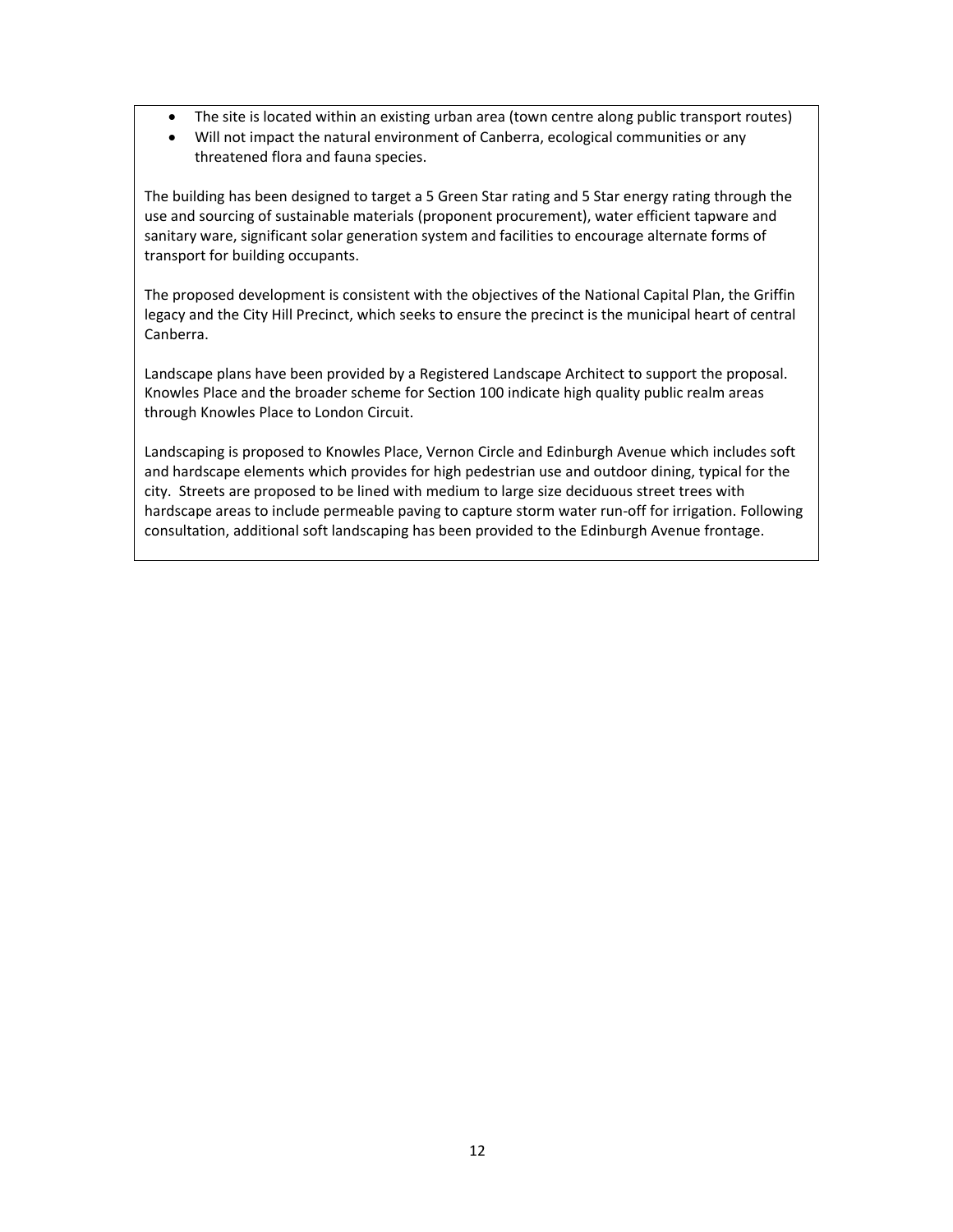# **Conclusion**

The NCA's consultation process was carried out in accordance with the Plan and the NCA's 'Commitment to Community Engagement'*.* The NCA has considered issues raised in the submissions as part of the assessment process.

The NCA requested further information from the applicant and requested changes, primarily in relation to design of the public realm and landscape and significant changes to the northern elevation to reduce potential overlooking to the ACT Courts precinct.

On 22 November 2021 the applicant provided revised plans to the NCA. The NCA assessed the revised plans and considered the proposal was not inconsistent with the provisions of the NCP and concerns of the community were addressed.

On 26 November 2021 the NCA approved the proposal.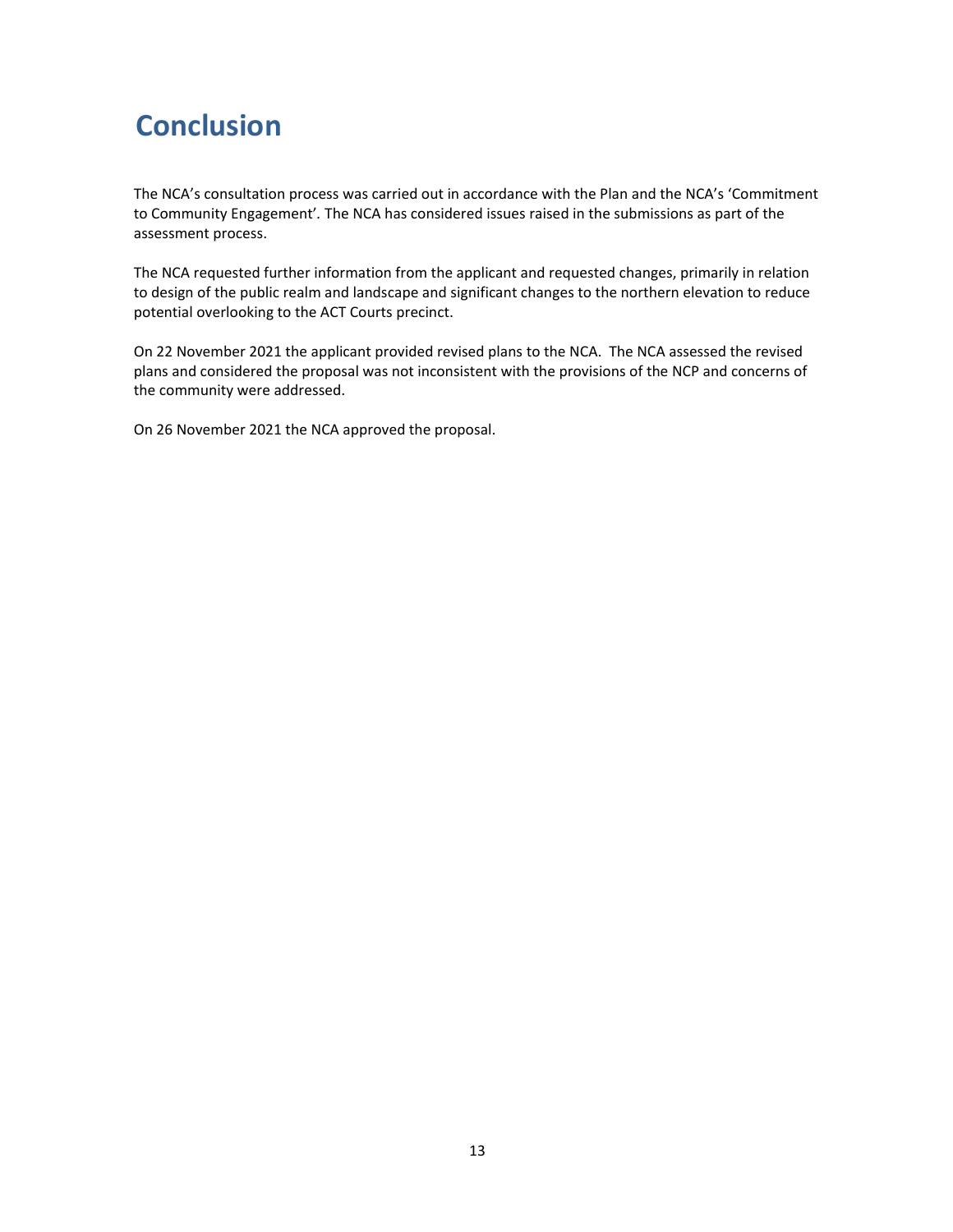# **Attachment A – The Canberra Times Public Notice and Site Notice**



www.nca.gov.au